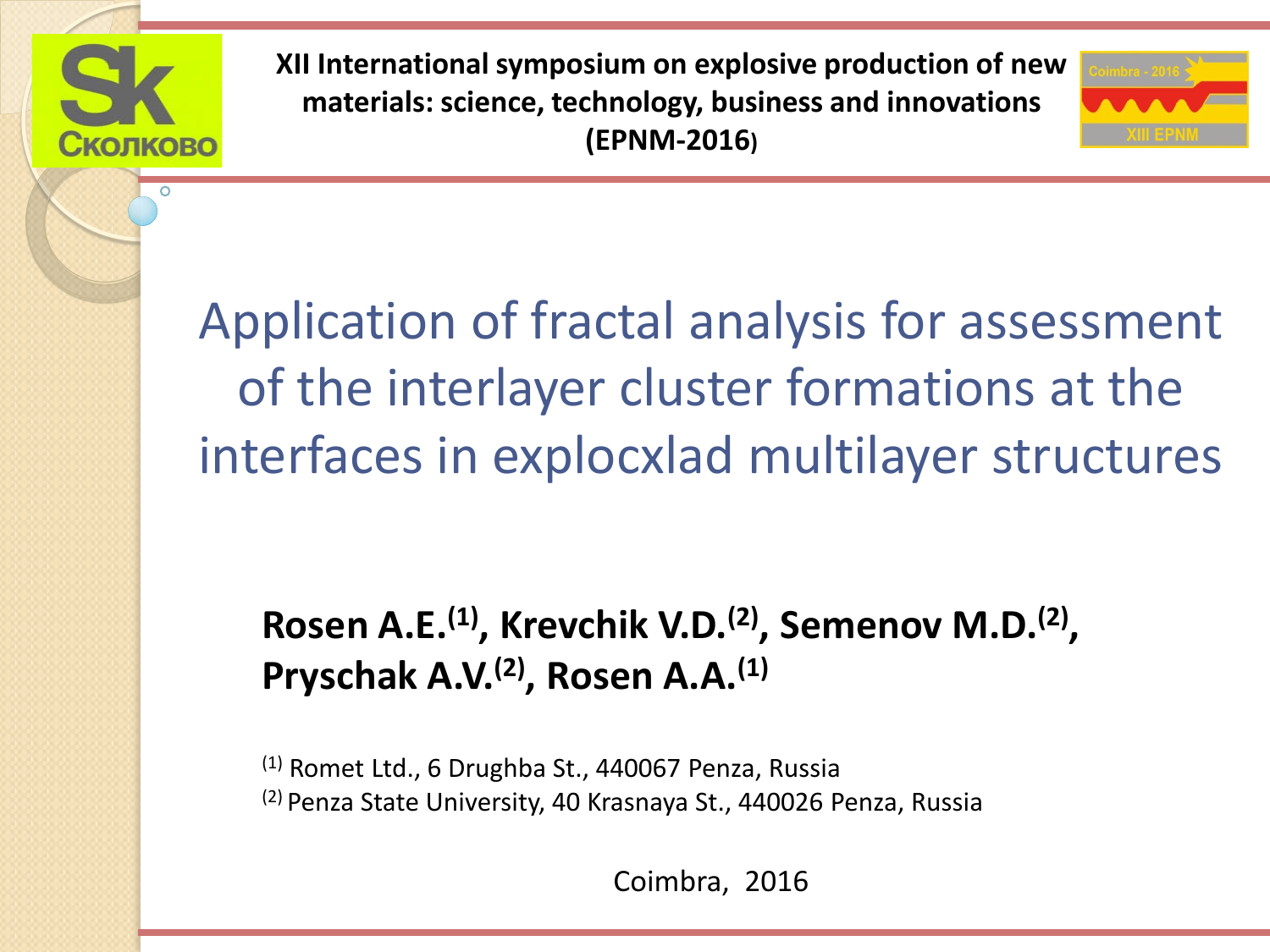





The prospective of the transition from mono- and bimetallic material to multi-layer materials with an internal protector



Design of LRW storage Electrolyzer design

| LRW storage          |                  | Electrolyzer         |                         |
|----------------------|------------------|----------------------|-------------------------|
| Service life, years  |                  | Service life, years  |                         |
| <b>Basic version</b> | Proposed version | <b>Basic version</b> | <b>Proposed version</b> |
| 50                   | more than 150    |                      | more than 8             |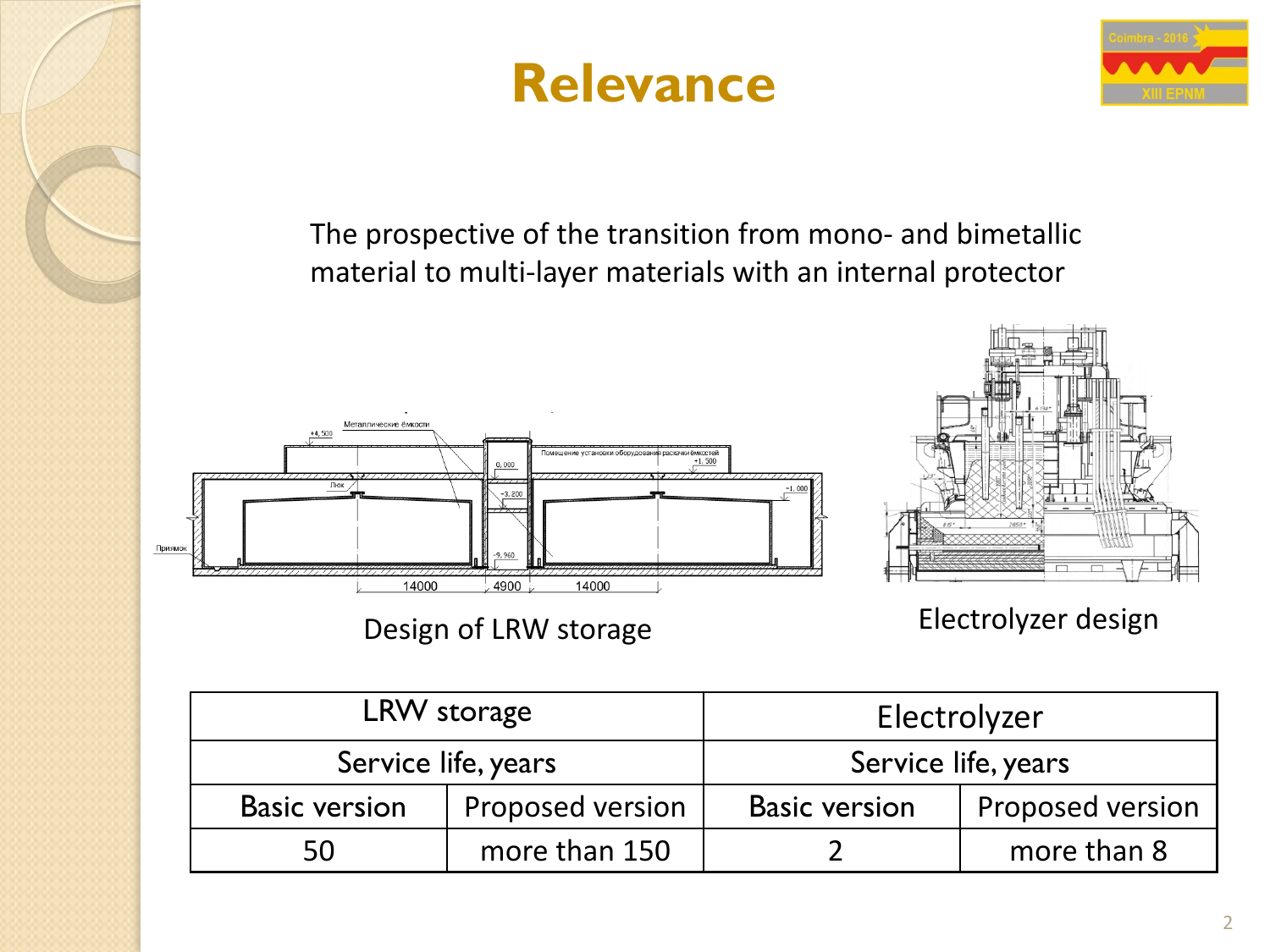

#### An example of a multilayer structure



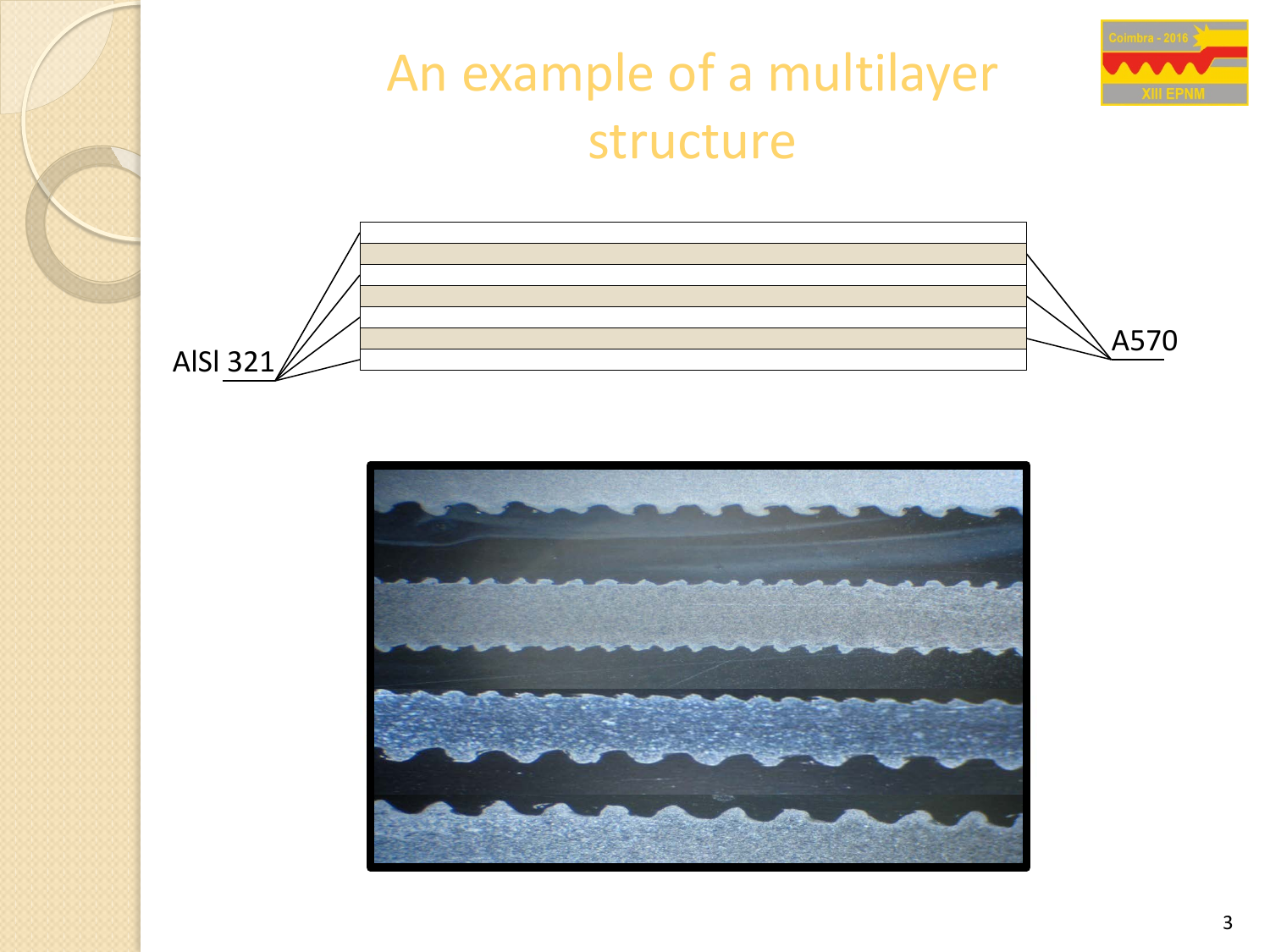## **Method of detecting fractal dimensionality**



Hausdorff formula to determine the fractal dimensions:

$$
d = \lim_{\varepsilon \to 0} \frac{\ln N_{\varepsilon}}{\ln \frac{1}{\varepsilon}}
$$

 $N_{\varepsilon}$  – the number of squares, at least partially overlapping treated microstructure;

 $\boldsymbol{\mathcal{E}}$  – one side of a square size.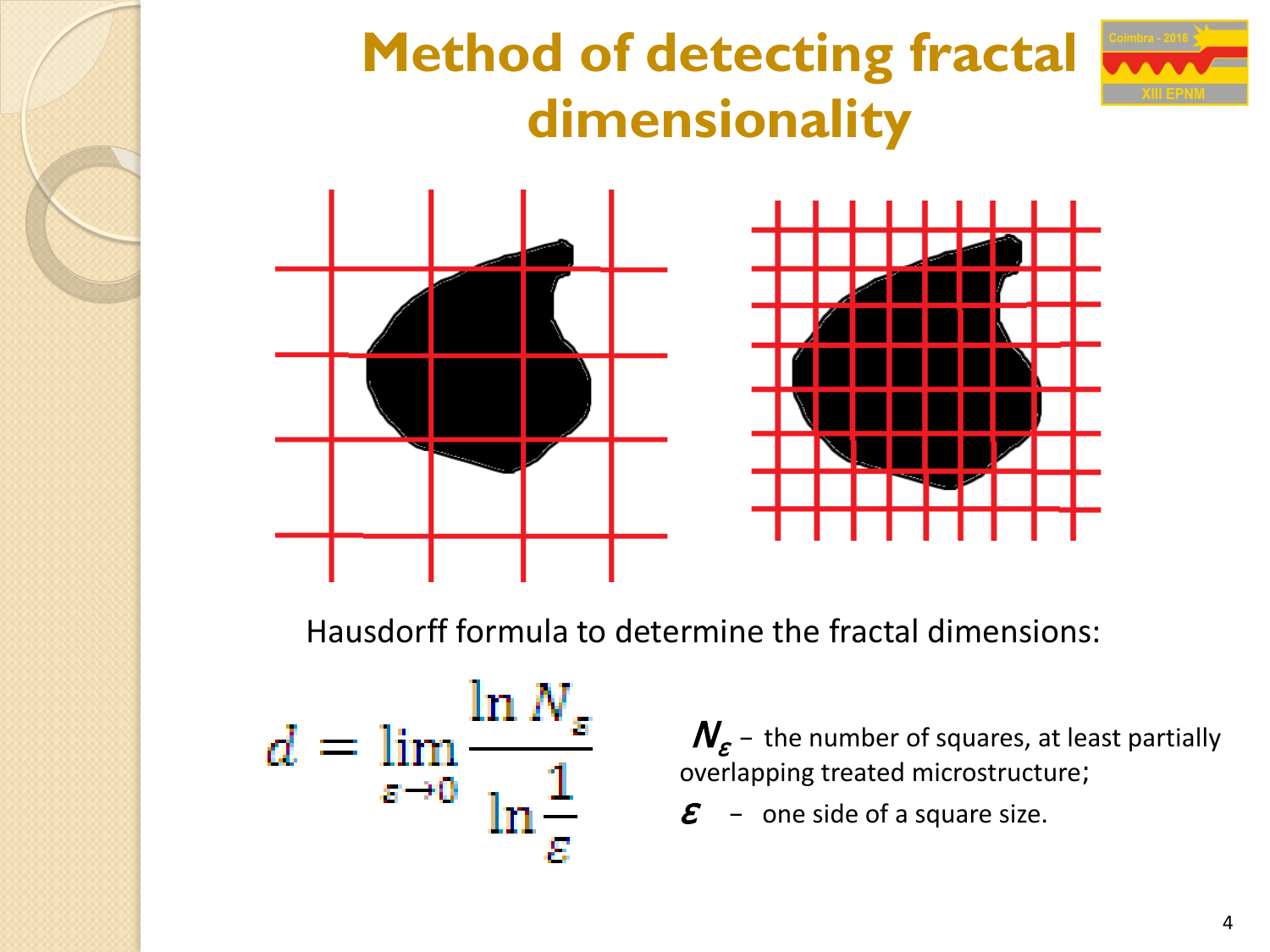

## Calculation of fractal dimensionality





Calculation of the fractal dimensionality of Hausdorff is based on a graph of relation of the logarithm of the number of cells to the logarithm of the inverse of their size.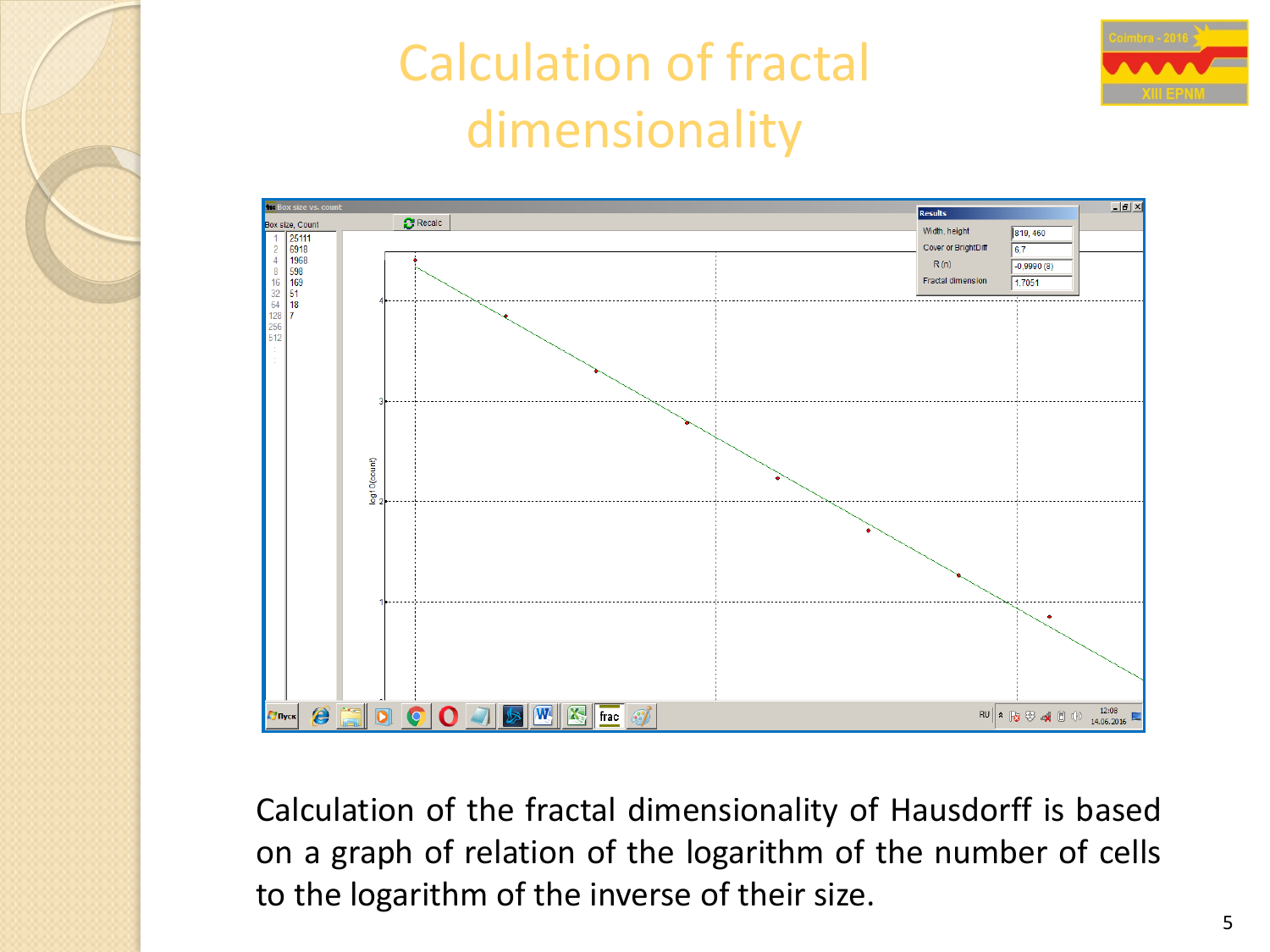## **Stages of calculation**

**Step 3**

 $\begin{tabular}{|l|l|} \hline \hline arcsec & \hline 3.0 \\ \hline \hline 5.000322 & 0 \\ \hline 13.00000 & 0.00022 \\ \hline \end{tabular}$ 





**Step 2**



**Step 2**: Using image processing means for highlighting of a single microstructure in black.

**Step 3:** Calculation of the dimension with the help of a special program. This step must be performed for structures specified in step 2, and get the average dimensionality of the layer.

**Step 4:** Repeat steps 1-3 for each layer and record the results in any convenient information-processing software.



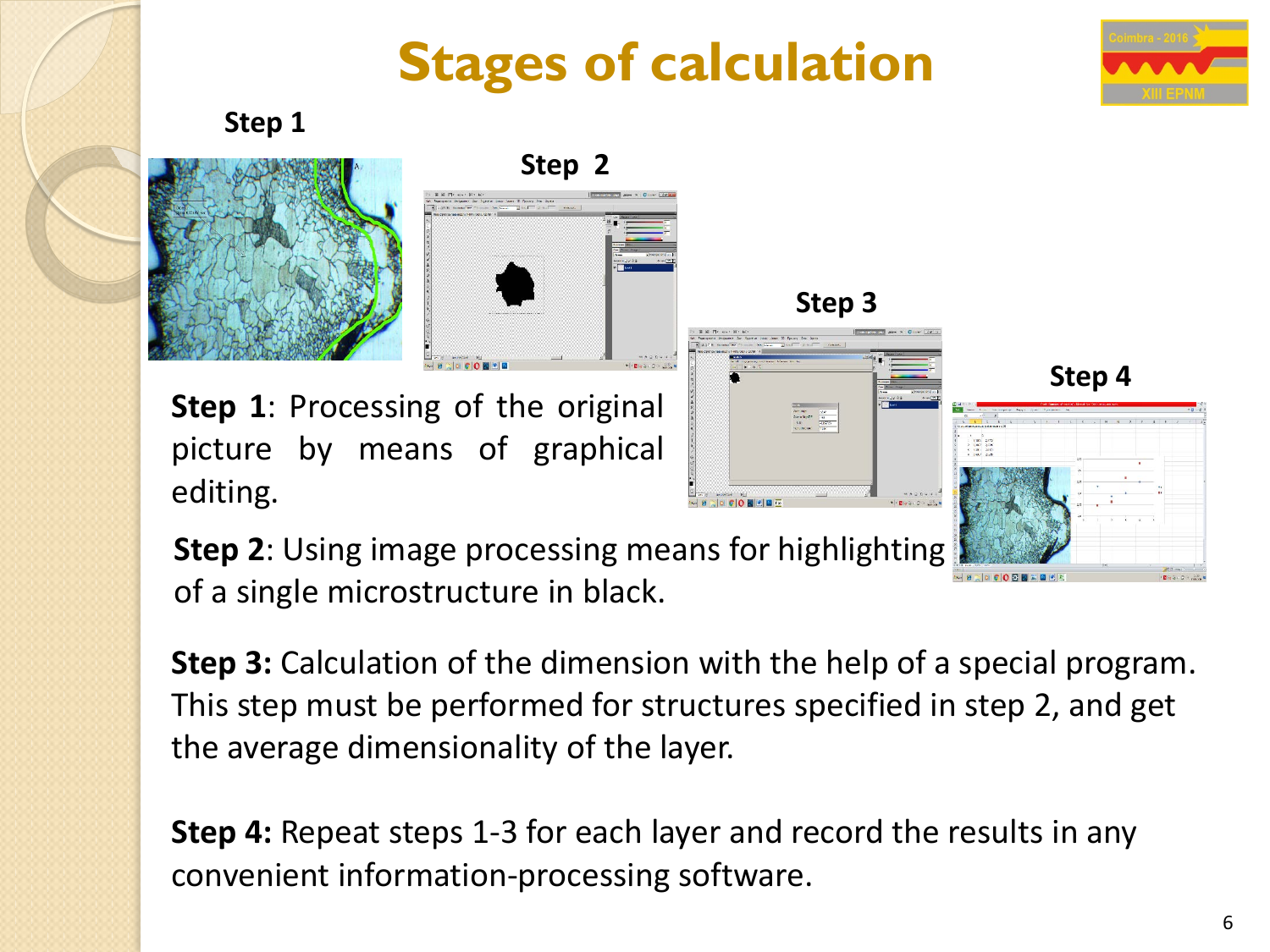#### Zonal division of the microstructure







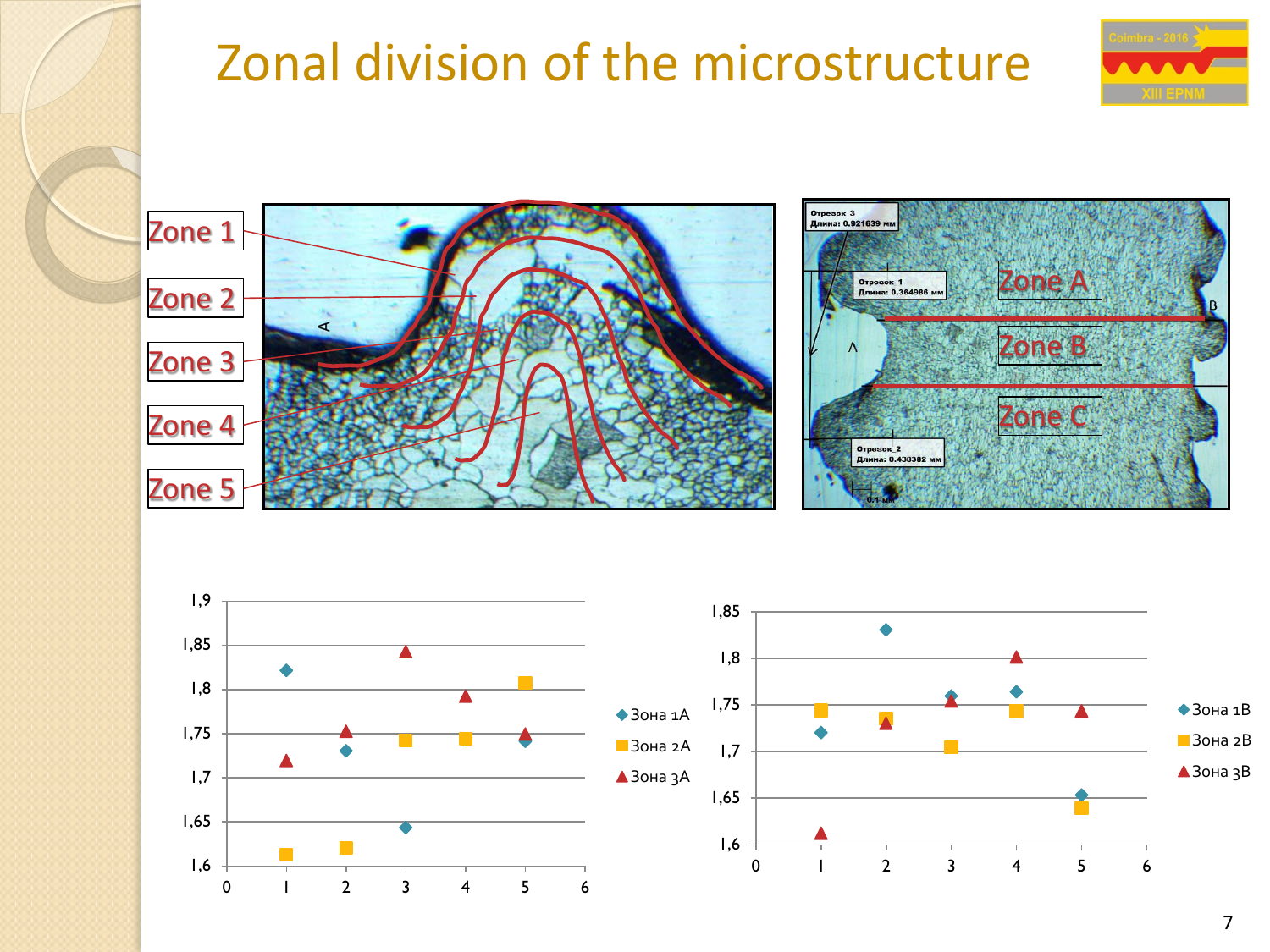

 The fractal dimensionality is sensitive both to external parameters and influences, and internal characteristics of the material. There is a correlation between the mechanical properties of each of the layers and the size of the dimension of fractals. In combination with mathematical modeling of processes of formation of structure it can allow us to predict the optimal parameters of explosion welding of thin sheet metal laminated with inner protector and significantly reduce the number of experiments.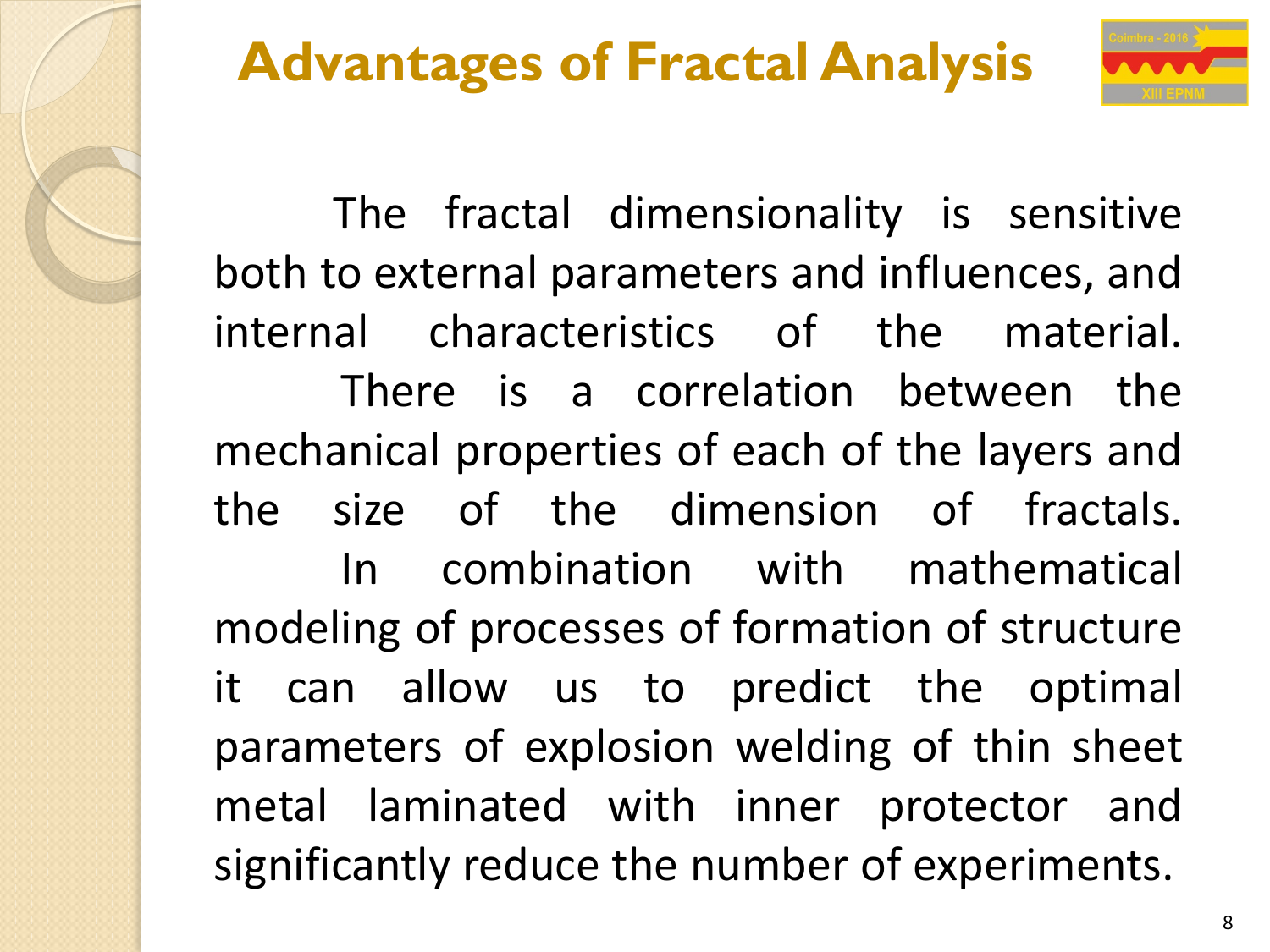## **Appreciation note**





express great gratitude to Professor Hiroyuki Sasaki (National Institute of Livestock and Grassland Science, Nasushiobara, Tochigi, 329-2793, Japan)

for the opportunity to use copyrighted software to determine the fractal dimensionality of the samples.